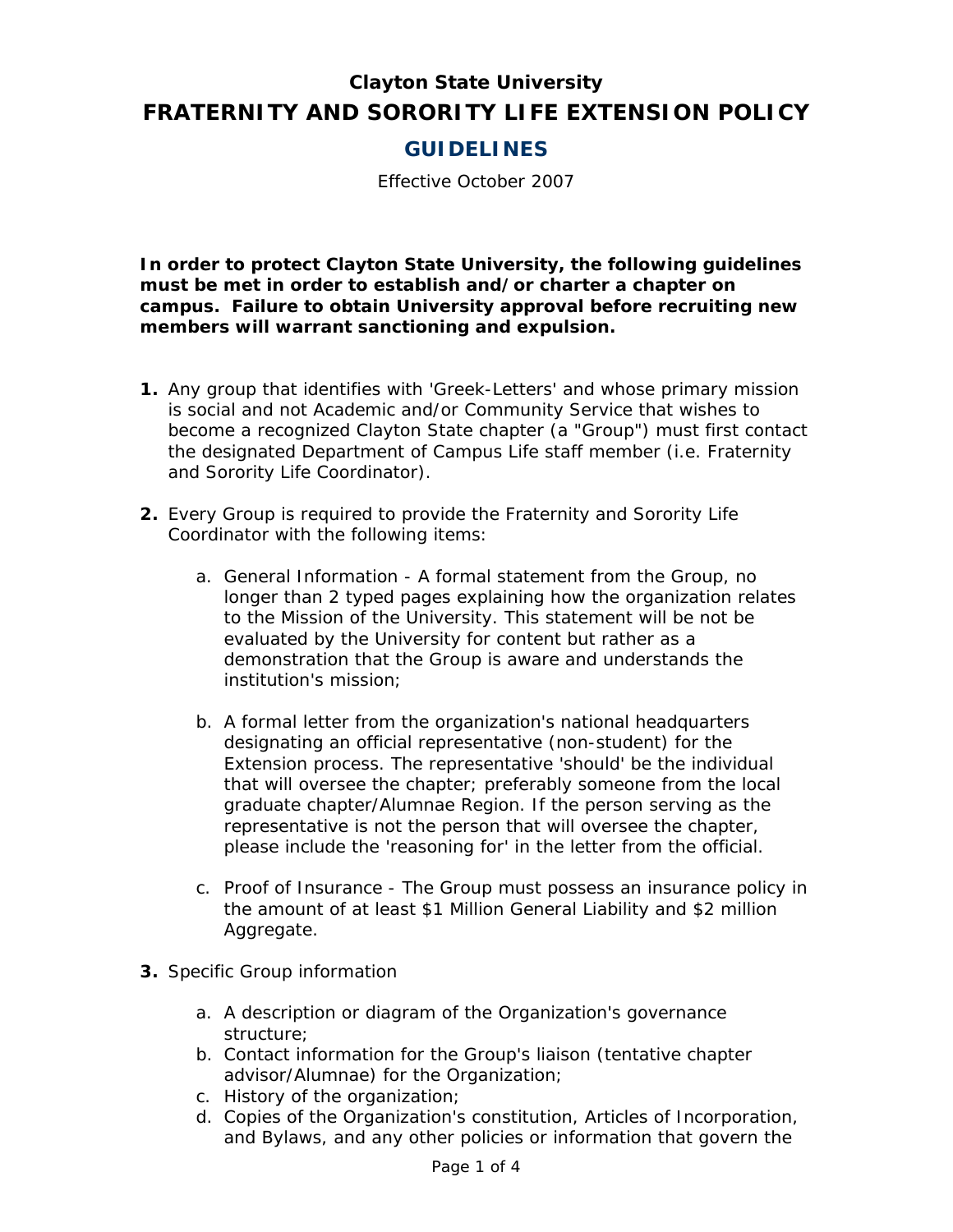organization;

- e. A list of any other umbrella organization(s) the Organization may be affiliated with (if applicable);
- f. Statistics indicating the number of chapters/colonies authorized by the Organization nationally and locally (Georgia, US)
- g. Information documenting the requirements for membership;
- h. Copies of the Organization's new member education process including goals and objectives, length of program and supervisor of program.
- **4.** All fraternities and sororities must remain active with the Fraternity and Sorority Council in order to be recognized by the University. Groups may under no circumstance during the Extension Process contact current Clayton State University chapters without permission from the Fraternity and Sorority Life Coordinator.
- **5.** All Groups interested in seeking Extension must agree to abide by all applicable University policies and procedures, including the Student Code of Conduct.
- **6.** All Groups must warrant that they will not discriminate against any individual on the basis of race, color, national origin, religion, gender, sexual orientation, age, or disability.
- **7.** Interested Groups may contact the Fraternity and Sorority Life Coordinator to receive assistance throughout the Expansion process.

Available resources:

- a. University statistics
- b. Copy of the Fraternity and Sorority Council Constitution
- **8.** Exceptions to any of the expectations listed above will only be made in **extreme** circumstances and at the sole discretion of the Fraternity and Sorority Life Coordinator.

For any questions regarding Extension at Clayton State University, contact the Department of Campus Life at (678) 466-5433.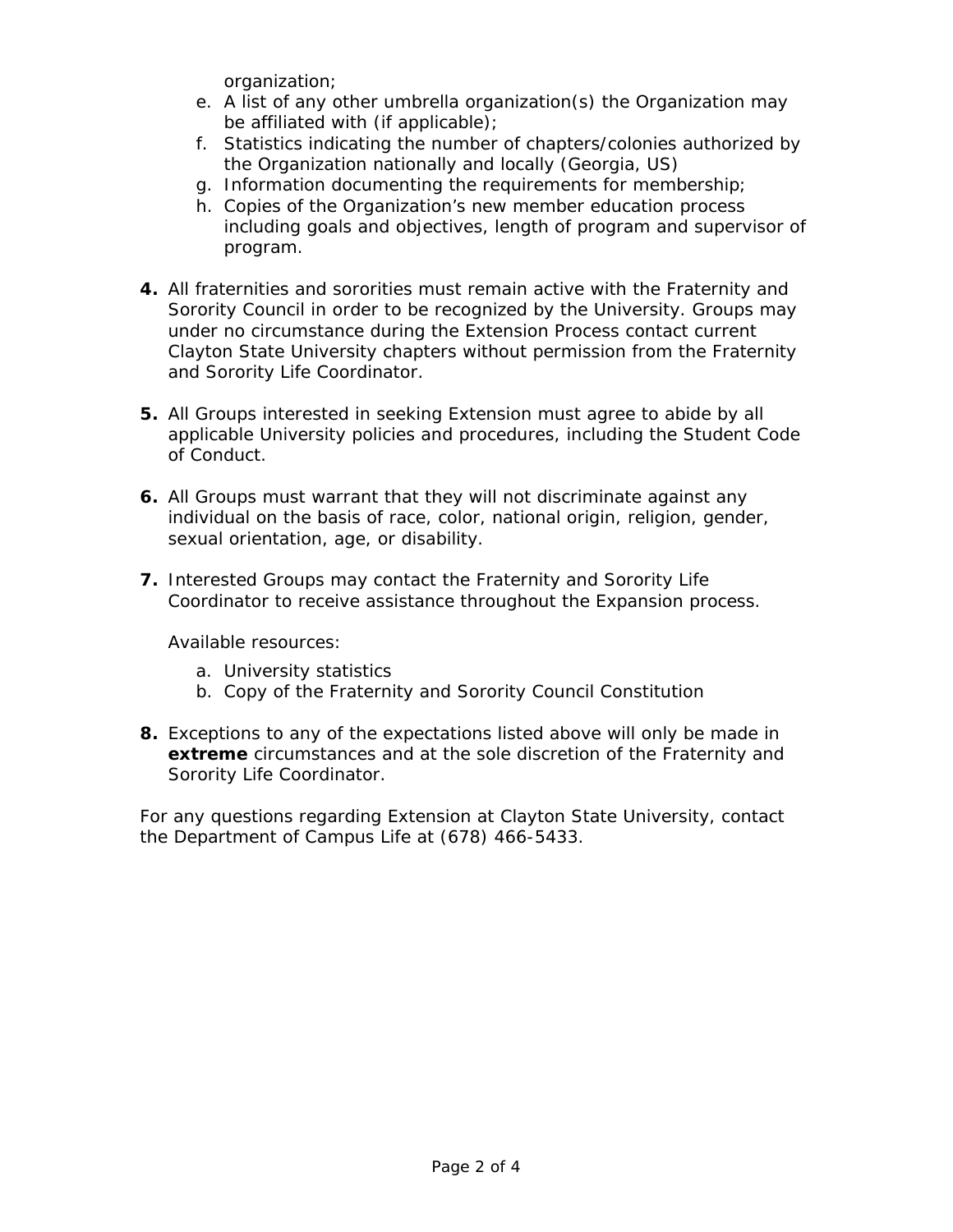## **APPENDIX**

## **Colonization Plan**

A Colonization Plan is recommended for the Fraternity and Sorority Council and University Expansion committee presentation.

#### **The plan should include**:

- **-** Calendar of the colonization plan
- **-** Available resources for colony and/or inducted members
- **-** Academic expectations
- **-** Membership intake policies and techniques
- **-** Philanthropy and community service expectations for colony/chapter
- **-** General behavior and/or member agreements

#### **Process Steps:**

- **1.** Formal contact made with the University via the Fraternity and Sorority Life Coordinator.
- **2.** Fraternity and Sorority Life Coordinator informs the Organization representative of the Extension packet.
- **3.** The Organization representative submits the Extension packet the Fraternity and Sorority Life Coordinator.
- **4.** Fraternity and Sorority Life Coordinator submits the Extension packet to the University Extension committee for review.
- **5.** University Extension committee reviews the Extension packet and submits a formal recommendation to the Fraternity and Sorority Life Coordinator.
- **6.** Fraternity and Sorority Life Coordinator coordinates a campus visit and presentation for the Fraternity and Sorority Council and the University Extension Committee.
- **7.** The University Extension committee and Fraternity and Sorority Council will view the presentation and vote. **Please note, unless specified by the Organization, the Fraternity and Sorority Council is not permitted to view the Extension packet.**
- **8.** Fraternity and Sorority Life Coordinator reviews the Fraternity and Sorority Council and University Extension Committee feedback and